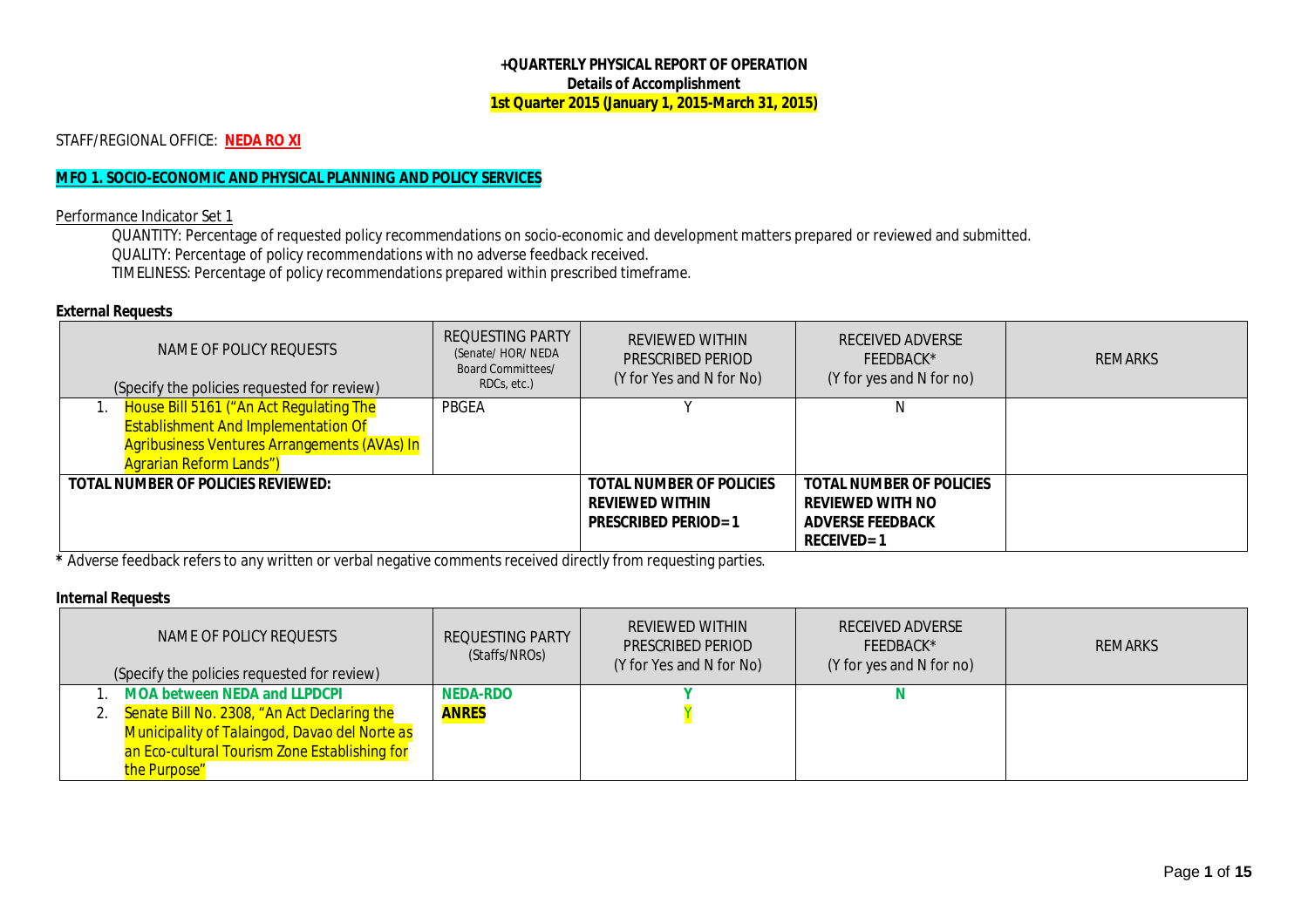| 3. | House Bill No. 5262, "An Act Declaring the City<br>of Davao a Mining-Free Zone"               | <b>ANRES</b> |                                 |                                 |  |
|----|-----------------------------------------------------------------------------------------------|--------------|---------------------------------|---------------------------------|--|
|    | House Bill No. 4800, "An Act Establishing a<br><b>Comprehensive Philippines Environmental</b> | <b>ANRES</b> |                                 |                                 |  |
|    | <b>Assessment System"</b>                                                                     |              |                                 |                                 |  |
| 5. | House Bill No. 3637, "An Act Enhancing the                                                    | <b>ANRES</b> |                                 |                                 |  |
|    | <b>Philippine Environment Impact Assessment</b>                                               |              |                                 |                                 |  |
|    | <b>System, Strengthen Public Participation</b>                                                |              |                                 |                                 |  |
|    | <b>Therein, and for Related Purposes</b>                                                      |              |                                 |                                 |  |
|    | RA 8974, "An Act To Facilitate the Acquisition                                                | NCO-MES      |                                 | N                               |  |
|    | of Right-Of-Way, Site or Location for National                                                |              |                                 |                                 |  |
|    | <b>Government Infrastructure Projects and for</b>                                             |              |                                 |                                 |  |
|    | <b>Other Purposes"</b>                                                                        |              |                                 |                                 |  |
|    | <b>TOTAL NUMBER OF POLICIES REVIEWED: 6</b>                                                   |              | <b>TOTAL NUMBER OF POLICIES</b> | <b>TOTAL NUMBER OF POLICIES</b> |  |
|    |                                                                                               |              | <b>REVIEWED WITHIN</b>          | <b>REVIEWED WITH NO</b>         |  |
|    |                                                                                               |              | <b>PRESCRIBED PERIOD=</b>       | <b>ADVERSE FEEDBACK</b>         |  |
|    |                                                                                               |              |                                 | <b>RECEIVED=</b>                |  |

**\*** Adverse feedback refers to any written or verbal negative comments received directly from requesting parties.

## Performance Indicator Set 2

QUANTITY: Number of plans prepared/ updated.

QUALITY: PDP and RM submitted to the President and RDPs presented to or endorsed by the Regional Development Councils (RDCs).

TIMELINESS: Plans prepared/ updated within schedule.

| NAME OF PLAN DOCUMENT        | 2015 TARGET            | ACCOMPLISHMENT AS OF Q1                                        | <b>REMARKS</b>               |
|------------------------------|------------------------|----------------------------------------------------------------|------------------------------|
| Philippine Development Plan  | 1 RM Review Assessment |                                                                |                              |
| - Results Matrix (PDP-RM)    | Report                 |                                                                |                              |
| (c/o MES)                    |                        |                                                                |                              |
| 2015-2045 National Physical  |                        |                                                                | Per CY 2015 RDO Work Program |
| Framework Plan (NPFP) (c/o   |                        |                                                                |                              |
| <b>RDS)</b>                  |                        |                                                                |                              |
| <b>Spatial Development</b>   |                        |                                                                |                              |
| Framework (SDF) (c/o NROs)   |                        |                                                                |                              |
| <b>Mindanao Spatial and</b>  | Refined Area Spatial   | <b>Refinement of the Mindanao Spatial Strategy/Development</b> | Per CY 2015 RDO Work Program |
| <b>Strategic Development</b> | Development Framework  | Framework (MSS/DF), 2015-2045 is 90% complete.                 |                              |
| Framework (MSS/DF), 2015-    |                        |                                                                |                              |
| 2045                         |                        |                                                                |                              |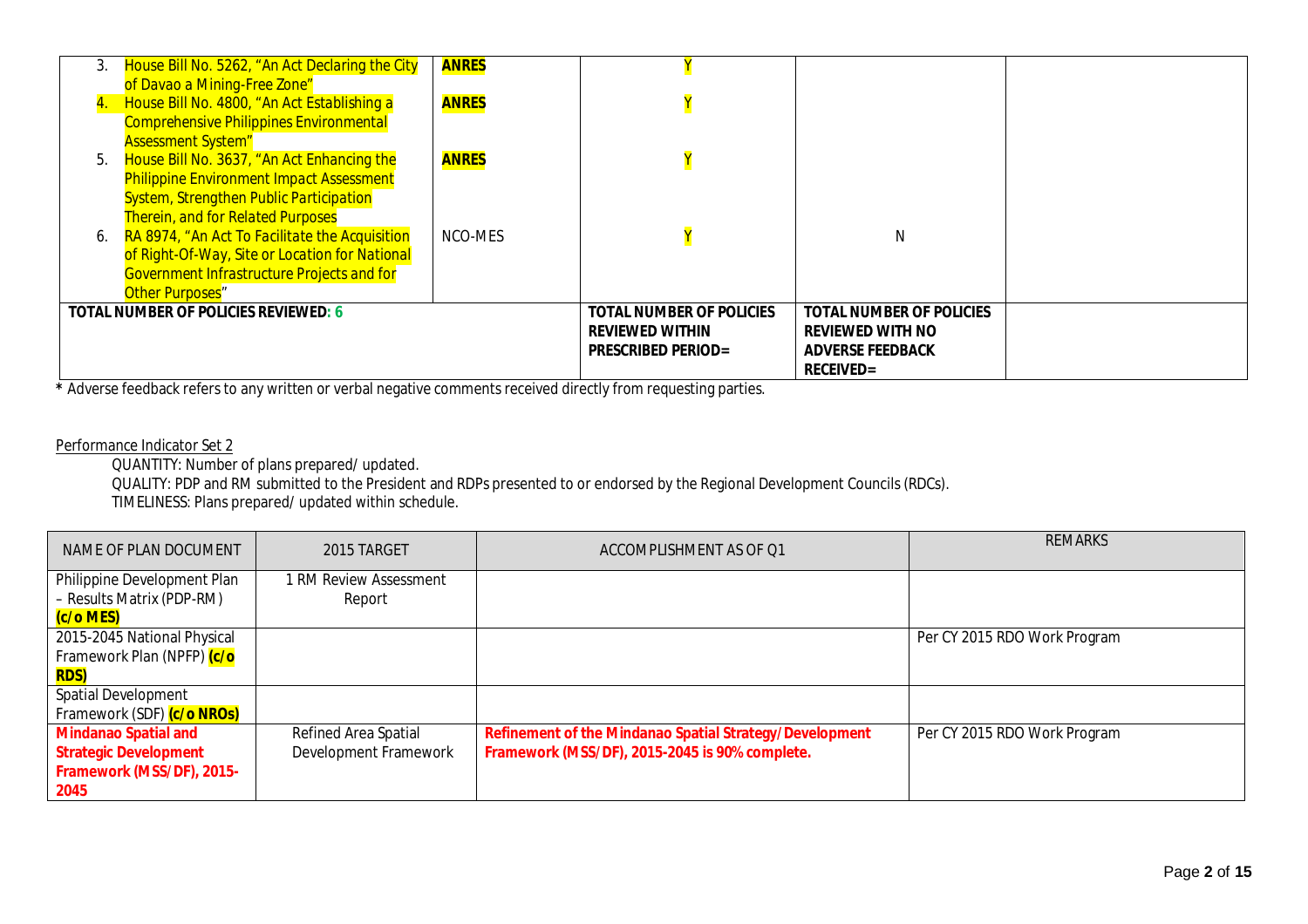### **MFO 2: TECHNICAL SUPPORT AND ADVISORY SERVICES**

#### Performance Indicator Set 1

QUANTITY: Number of meeting documents prepared.

QUALITY: Percentage of members who were satisfied with the completeness and accuracy of meeting documents prepared and released. TIMELINESS: Percentage of meeting documents released within the prescribed timeframe.

Definitions:

- The number of meeting documents refer to the number of minutes prepared.
- The minutes or highlights refer to the minutes or highlights of the previous meeting included in the agenda folder.
- The minutes or highlights of the meetings are the bases for identifying the members' satisfaction on the services provided by the Secretariat.
- Target schedule of release (based on standard set by the Committee/council or the concerned units) of the agenda folder as compared with the actual release (e.g. agenda folder released one day before the meeting).

| NAME OF COMMITTEE/COUNCIL                              | <b>NUMBER OF</b><br><b>MEETINGS</b><br>FOR THE<br><b>PERIOD</b> | <b>NUMBER OF</b><br><b>MINUTES OF</b><br><b>MEETINGS</b><br>PREPARED | <b>NUMBER OF</b><br><b>COMMITTEE</b><br><b>MEMBERS</b> | NO. OF COMMITTEE<br><b>MEMBERS WHO</b><br><b>WERE SATISFIED</b><br>WITH THE<br>COMPLETENESS AND<br>ACCURACY OF THE<br><b>MINUTES</b> | TARGET SCHEDULE<br>OF RELEASE OF<br><b>MEETING</b><br><b>DOCUMENTS</b><br>(EITHER HARD<br>COPIES OR<br>THROUGH E-MAIL) | <b>ACTUAL RELEASE</b><br>OF MEETING<br><b>DOCUMENTS</b> | <b>MEETING</b><br><b>DOCUMENTS</b><br>RELEASED<br><b>WITHIN THE</b><br><b>PRESCRIBED</b><br><b>TIMEFRAME</b><br>(Y for Yes and N<br>for No) | <b>REMARKS</b>                          |
|--------------------------------------------------------|-----------------------------------------------------------------|----------------------------------------------------------------------|--------------------------------------------------------|--------------------------------------------------------------------------------------------------------------------------------------|------------------------------------------------------------------------------------------------------------------------|---------------------------------------------------------|---------------------------------------------------------------------------------------------------------------------------------------------|-----------------------------------------|
| NEDA Board<br>а.<br><b>NEDA Board Committees</b><br>b. |                                                                 |                                                                      |                                                        |                                                                                                                                      |                                                                                                                        |                                                         |                                                                                                                                             |                                         |
| ICC-TB                                                 |                                                                 |                                                                      |                                                        |                                                                                                                                      |                                                                                                                        |                                                         |                                                                                                                                             |                                         |
| ICC-CC                                                 |                                                                 |                                                                      |                                                        |                                                                                                                                      |                                                                                                                        |                                                         |                                                                                                                                             |                                         |
| <b>INFRACOM</b>                                        |                                                                 |                                                                      |                                                        |                                                                                                                                      |                                                                                                                        |                                                         |                                                                                                                                             |                                         |
| SDC<br><b>CTRM</b>                                     |                                                                 |                                                                      |                                                        |                                                                                                                                      |                                                                                                                        |                                                         |                                                                                                                                             |                                         |
| <b>RDCom</b>                                           |                                                                 |                                                                      |                                                        |                                                                                                                                      |                                                                                                                        |                                                         |                                                                                                                                             |                                         |
| <b>NLUC</b>                                            |                                                                 |                                                                      |                                                        |                                                                                                                                      |                                                                                                                        |                                                         |                                                                                                                                             |                                         |
| <b>RDCs</b>                                            |                                                                 |                                                                      |                                                        |                                                                                                                                      |                                                                                                                        |                                                         |                                                                                                                                             |                                         |
| <b>Full Council</b>                                    | $\overline{\mathbf{1}}$                                         | $\overline{\mathbf{1}}$                                              | 43                                                     | 43                                                                                                                                   | 1 week before                                                                                                          | 1 week before                                           | Y                                                                                                                                           | <b>First Quarter 2015</b>               |
|                                                        |                                                                 |                                                                      |                                                        |                                                                                                                                      | meeting                                                                                                                | meeting                                                 |                                                                                                                                             | <b>Regular RDC XI</b><br><b>Meeting</b> |
| <b>Expanded RDC XI Executive</b>                       |                                                                 |                                                                      |                                                        |                                                                                                                                      |                                                                                                                        |                                                         |                                                                                                                                             | FY 2016 Budget                          |
| <b>Committee</b>                                       | $\overline{\mathbf{1}}$                                         | $\mathbf{1}$                                                         | 43                                                     | 43                                                                                                                                   | On the day of the                                                                                                      | On the day of the                                       |                                                                                                                                             | <b>Review and</b>                       |
|                                                        |                                                                 |                                                                      |                                                        |                                                                                                                                      | meeting                                                                                                                | meeting                                                 |                                                                                                                                             | <b>Consultation</b>                     |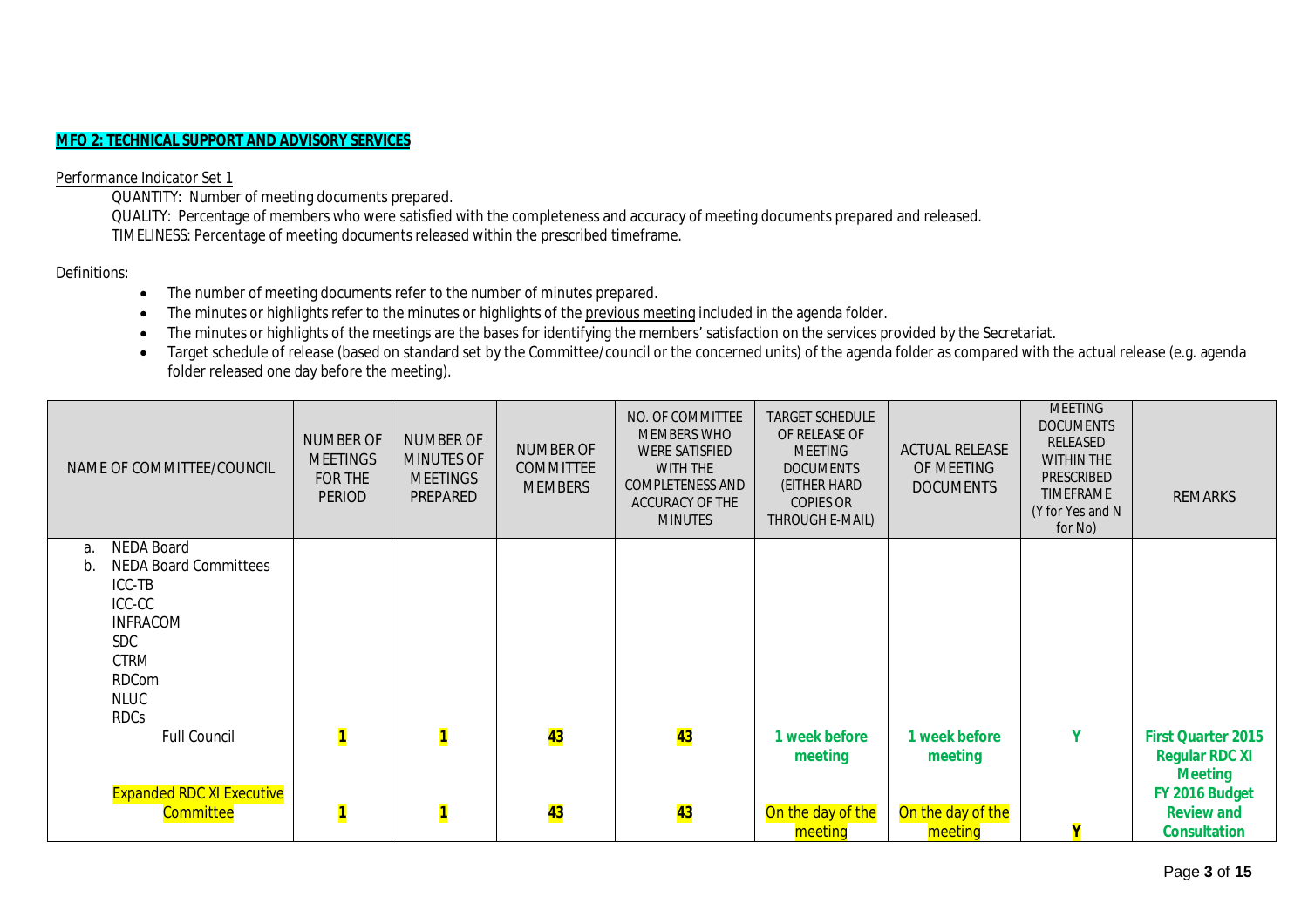| NAME OF COMMITTEE/COUNCIL                | <b>NUMBER OF</b><br><b>MEETINGS</b><br>FOR THE<br>PERIOD | <b>NUMBER OF</b><br>MINUTES OF<br><b>MEETINGS</b><br>PREPARED | <b>NUMBER OF</b><br><b>COMMITTEE</b><br><b>MEMBERS</b> | NO. OF COMMITTEE<br>MEMBERS WHO<br><b>WERE SATISFIED</b><br>WITH THE<br>COMPLETENESS AND<br>ACCURACY OF THE<br><b>MINUTES</b> | TARGET SCHEDULE<br>OF RELEASE OF<br><b>MEETING</b><br><b>DOCUMENTS</b><br>(EITHER HARD<br><b>COPIES OR</b><br>THROUGH E-MAIL) | <b>ACTUAL RELEASE</b><br>OF MEETING<br><b>DOCUMENTS</b> | <b>MEETING</b><br><b>DOCUMENTS</b><br>RELEASED<br>WITHIN THE<br>PRESCRIBED<br>TIMEFRAME<br>(Y for Yes and N<br>for No) | <b>REMARKS</b> |
|------------------------------------------|----------------------------------------------------------|---------------------------------------------------------------|--------------------------------------------------------|-------------------------------------------------------------------------------------------------------------------------------|-------------------------------------------------------------------------------------------------------------------------------|---------------------------------------------------------|------------------------------------------------------------------------------------------------------------------------|----------------|
| <b>Sectoral Committees</b>               | $\mathbf{1}$                                             | 1                                                             | 20                                                     | 20                                                                                                                            | 1 day before                                                                                                                  | 1 day before                                            | Y                                                                                                                      |                |
| <b>MFC</b><br><b>DAC</b>                 | $\mathbf{1}$                                             | $\mathbf{1}$                                                  | 23                                                     | 23                                                                                                                            | meeting<br>1 day before<br>meeting                                                                                            | meeting<br>1 day before<br>meeting                      | Y                                                                                                                      |                |
| <b>EDC</b>                               | $\overline{\mathbf{1}}$                                  | $\overline{\mathbf{1}}$                                       | 26                                                     | 26                                                                                                                            | 1 week before<br>meeting                                                                                                      | 1 week before<br>meeting                                | Y                                                                                                                      |                |
| <b>IDC</b>                               | $\mathbf{1}$                                             | 1                                                             | 23                                                     | 23                                                                                                                            | <b>During the</b><br>meeting                                                                                                  | <b>During the</b><br>meeting                            | Y                                                                                                                      |                |
| <b>SDC</b>                               | $\mathbf{1}$                                             | 1                                                             | 23                                                     | 23                                                                                                                            | 1 week before<br>meeting                                                                                                      | 2 months before<br>meeting                              | Y                                                                                                                      |                |
| <b>Special Committees</b><br><b>RPMC</b> | $\mathbf{1}$                                             | 1                                                             | $\overline{7}$                                         | $\overline{\mathbf{7}}$                                                                                                       | During the<br>meeting                                                                                                         | <b>During the</b><br>meeting                            | Y                                                                                                                      |                |
| <b>AEC Integration</b>                   | $\mathbf{1}$                                             | $\mathbf{1}$                                                  | 29                                                     | 29                                                                                                                            | 1 week before<br>meeting                                                                                                      | 1 week before<br>meeting                                | Y                                                                                                                      |                |
|                                          |                                                          |                                                               |                                                        |                                                                                                                               |                                                                                                                               |                                                         |                                                                                                                        |                |
|                                          |                                                          |                                                               |                                                        |                                                                                                                               |                                                                                                                               |                                                         |                                                                                                                        |                |
|                                          |                                                          |                                                               |                                                        |                                                                                                                               |                                                                                                                               |                                                         |                                                                                                                        |                |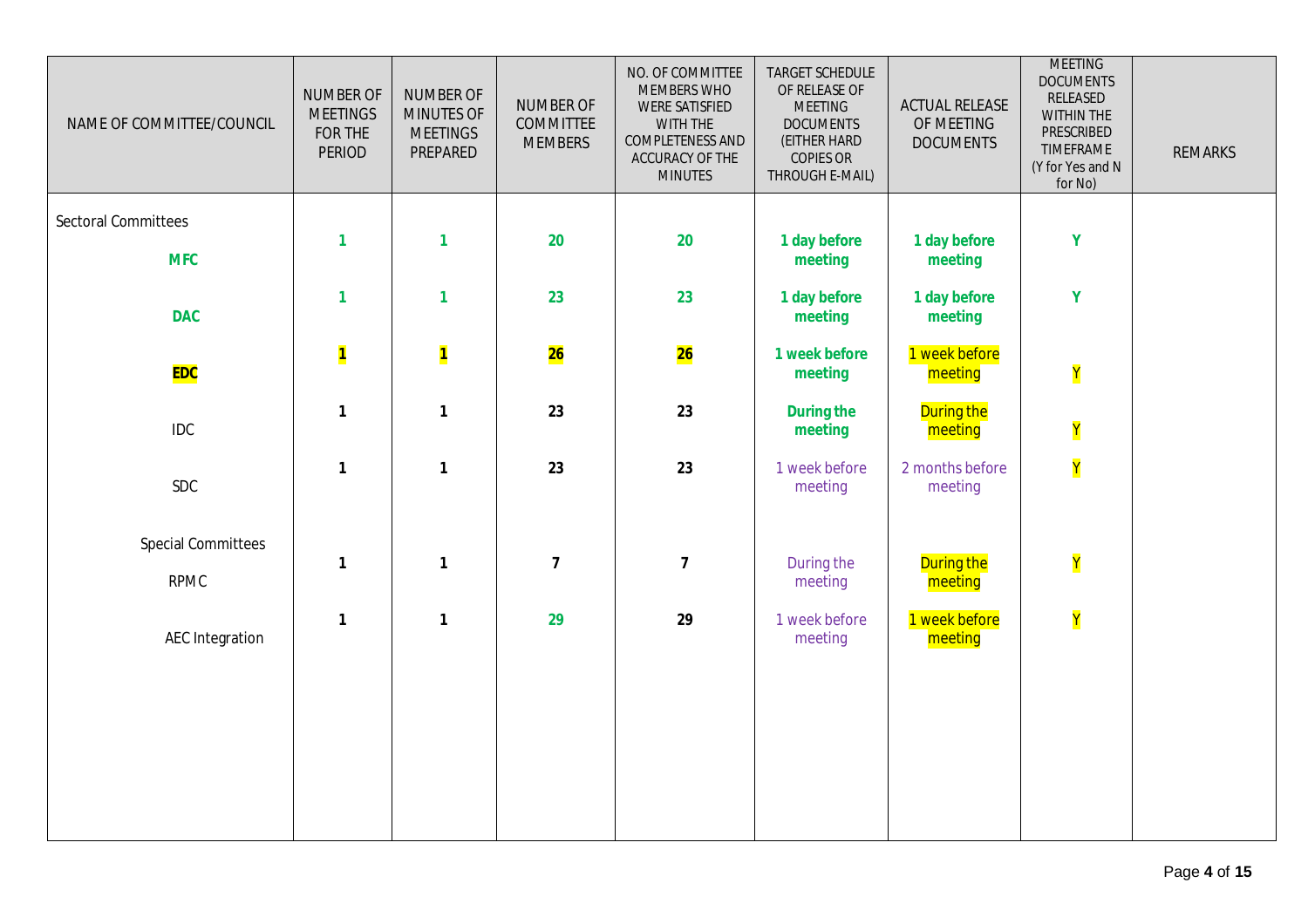| NAME OF COMMITTEE/COUNCIL                                                                                                                                                                                                                            | <b>NUMBER OF</b><br><b>MEETINGS</b><br>FOR THE<br><b>PERIOD</b> | <b>NUMBER OF</b><br><b>MINUTES OF</b><br><b>MEETINGS</b><br>PREPARED                | <b>NUMBER OF</b><br><b>COMMITTEE</b><br><b>MEMBERS</b>                                                     | NO. OF COMMITTEE<br>MEMBERS WHO<br><b>WERE SATISFIED</b><br>WITH THE<br>COMPLETENESS AND<br>ACCURACY OF THE<br><b>MINUTES</b> | <b>TARGET SCHEDULE</b><br>OF RELEASE OF<br><b>MEETING</b><br><b>DOCUMENTS</b><br>(EITHER HARD<br><b>COPIES OR</b><br>THROUGH E-MAIL) | <b>ACTUAL RELEASE</b><br>OF MEETING<br><b>DOCUMENTS</b> | <b>MEETING</b><br><b>DOCUMENTS</b><br>RELEASED<br><b>WITHIN THE</b><br>PRESCRIBED<br><b>TIMEFRAME</b><br>(Y for Yes and N<br>for No) | <b>REMARKS</b> |
|------------------------------------------------------------------------------------------------------------------------------------------------------------------------------------------------------------------------------------------------------|-----------------------------------------------------------------|-------------------------------------------------------------------------------------|------------------------------------------------------------------------------------------------------------|-------------------------------------------------------------------------------------------------------------------------------|--------------------------------------------------------------------------------------------------------------------------------------|---------------------------------------------------------|--------------------------------------------------------------------------------------------------------------------------------------|----------------|
| <b>Advisory Committee</b><br>Other inter-agency<br>C.<br>committees<br>MC-IHDC<br>IAC on Trade in Services<br>Economic Development<br>Cluster<br><b>PCSD</b><br><b>MICC</b><br><b>IATCP</b><br>INFRACOM-Sub-<br>Committee on<br>Water<br><b>NPMC</b> |                                                                 |                                                                                     |                                                                                                            |                                                                                                                               |                                                                                                                                      |                                                         |                                                                                                                                      |                |
|                                                                                                                                                                                                                                                      |                                                                 | TOTAL NO.<br><b>OF MINUTES</b><br><b>OF</b><br><b>MEETINGS</b><br><b>PREPARED=9</b> | % OF MEMBERS WHO WERE<br>AND ACCURACY OF MEETING<br><b>DOCUMENTS PREPARED AND</b><br><b>RELEASED = 237</b> | SATISFIED WITH THE COMPLETENESS                                                                                               |                                                                                                                                      |                                                         |                                                                                                                                      |                |

Performance Indicator Set 2

QUANTITY: Number of economic reports prepared.

QUALITY: Percentage of economic reports with no negative feedback received on completeness and accuracy of content/ information. TIMELINESS: Percentage of economic reports submitted to the President within prescribed timeframe.

## **c/o NPPS and TSIS**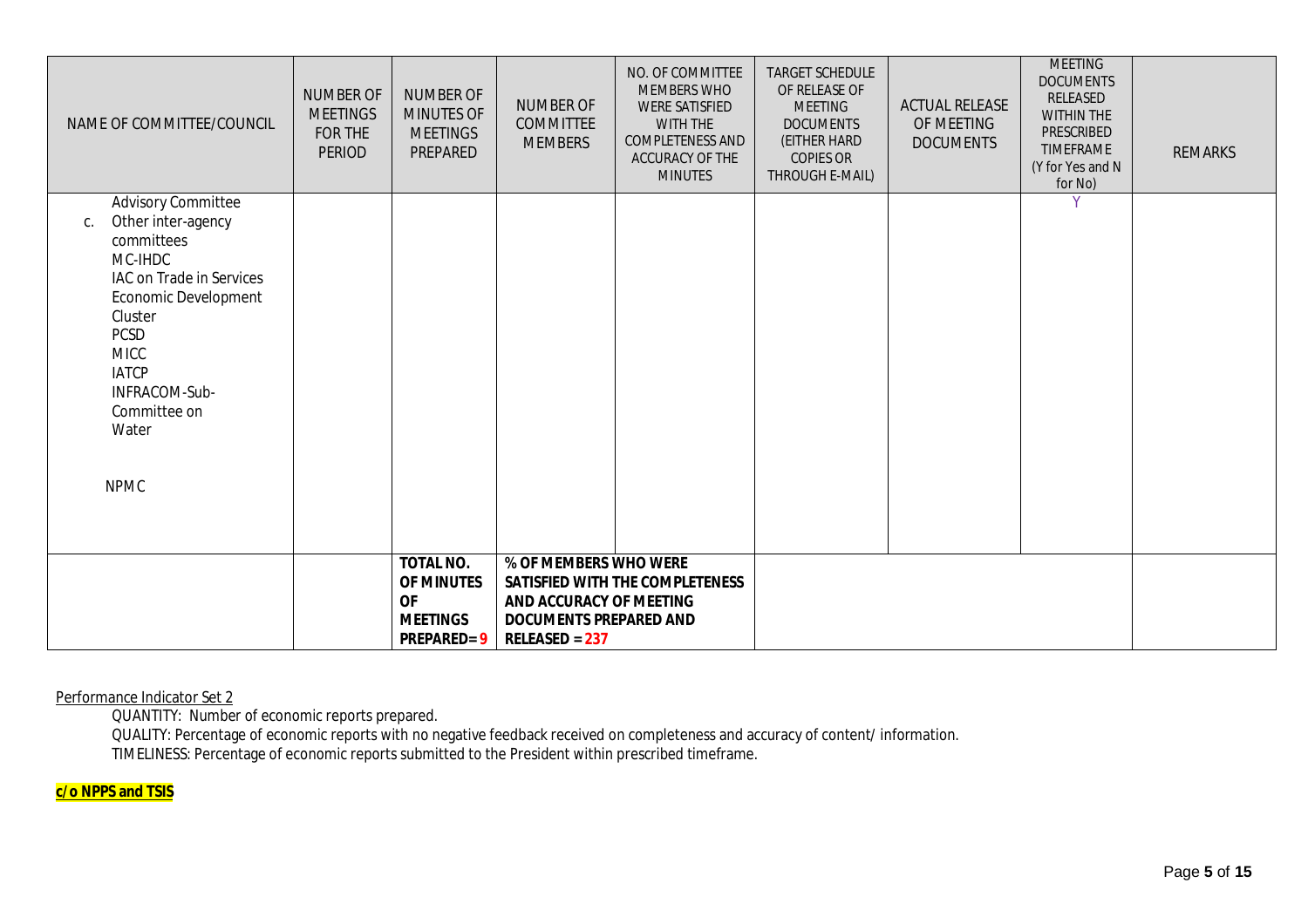| MEMORANDA FOR THE<br>PRESIDENT ON THE<br>FOLLOWING ECONOMIC |                                             | 2015<br><b>TARGETS</b> | 2015<br>Q1     | RECEIVED NEGATIVE FEEDBACK<br>ON COMPLETENESS AND<br><b>ACCURACY OF</b> | DATE OF SUBMISSION TO THE<br><b>PRESIDENT</b> |                                                      | <b>SUBMITTED</b><br><b>WITHIN THE</b><br><b>PRESCRIBED</b><br><b>PERIOD</b> | <b>REMARKS</b> |
|-------------------------------------------------------------|---------------------------------------------|------------------------|----------------|-------------------------------------------------------------------------|-----------------------------------------------|------------------------------------------------------|-----------------------------------------------------------------------------|----------------|
|                                                             | <b>REPORTS:</b>                             |                        | ACCOMPLISHMENT | CONTENT/INFORMATION<br>(Y for yes and N for no)                         | <b>TARGET DATE</b><br>OF SUBMISSION           | <b>ACTUAL DATE</b><br><b>OF</b><br><b>SUBMISSION</b> | (Y for Yes and N<br>for No)                                                 |                |
| a.                                                          | <b>National Accounts</b>                    | 4                      |                |                                                                         |                                               |                                                      |                                                                             |                |
| b.                                                          | Merchandise Exports                         | 12                     |                |                                                                         |                                               |                                                      |                                                                             |                |
| C.                                                          | Merchandise Imports                         | 12                     |                |                                                                         |                                               |                                                      |                                                                             |                |
| d.                                                          | <b>Consumer Price Index</b>                 | 12                     |                |                                                                         |                                               |                                                      |                                                                             |                |
| e.                                                          | Labor and<br>Employment                     | 4                      |                |                                                                         |                                               |                                                      |                                                                             |                |
|                                                             | <b>Poverty Statistics</b>                   |                        |                |                                                                         |                                               |                                                      |                                                                             |                |
| g.                                                          | Integrated Survey of<br>Selected Industries | 12                     |                |                                                                         |                                               |                                                      |                                                                             |                |
| TOTAL NUMBER OF ECONOMIC                                    |                                             |                        |                | % OF ECONOMIC REPORTS                                                   | % OF ECONOMIC REPORTS SUBMITTED TO THE        |                                                      |                                                                             |                |
| <b>REPORTS =</b>                                            |                                             |                        |                | <b>WITH NO NEGATIVE</b>                                                 | <b>PRESIDENT WITHIN PRESCRIBED TIMELINE =</b> |                                                      |                                                                             |                |
|                                                             |                                             |                        |                | <b>FEEDBACK RECEIVED =</b>                                              |                                               |                                                      |                                                                             |                |

# **c/o NROs**

| REGIONAL ECONOMIC<br><b>REPORTS</b>                                     | 2015<br><b>TARGETS</b> | 2015 Q1<br><b>TARGETS</b> | 2015 Q1 ACTUAL<br>ACCOMPLISHMENT | RECEIVED NEGATIVE FEEDBACK<br>ON COMPLETENESS AND<br><b>ACCURACY OF</b><br>CONTENT/INFORMATION<br>(Y for yes and N for no) | DATE OF SUBMISSION TO THE<br><b>RDC</b><br><b>TARGET DATE</b><br>OF<br><b>SUBMISSION</b> | <b>ACTUAL DATE</b><br>OF<br><b>SUBMISSION</b> | SUBMITTED WITHIN<br>THE PRESCRIBED<br><b>PERIOD</b><br>(Y for Yes and N for<br>No) | <b>REMARKS</b>                                                                 |
|-------------------------------------------------------------------------|------------------------|---------------------------|----------------------------------|----------------------------------------------------------------------------------------------------------------------------|------------------------------------------------------------------------------------------|-----------------------------------------------|------------------------------------------------------------------------------------|--------------------------------------------------------------------------------|
| Regional Economic Situationer<br>Annual RES<br>a<br>Quarterly RES<br>b. |                        |                           |                                  | N                                                                                                                          | <b>March</b>                                                                             | <b>March</b>                                  |                                                                                    | <b>CY 2014 ARES</b><br>and 2015<br><b>Development</b><br><b>Outlook Report</b> |
| <b>TOTAL NUMBER OF</b><br><b>ECONOMIC REPORTS=</b>                      |                        |                           |                                  | % OF ECONOMIC REPORTS WITH NO<br><b>NEGATIVE FEEDBACK RECEIVED =</b>                                                       | % OF ECONOMIC REPORTS SUBMITTED TO THE<br><b>PRESIDENT WITHIN PRESCRIBED TIMELINE =</b>  |                                               |                                                                                    |                                                                                |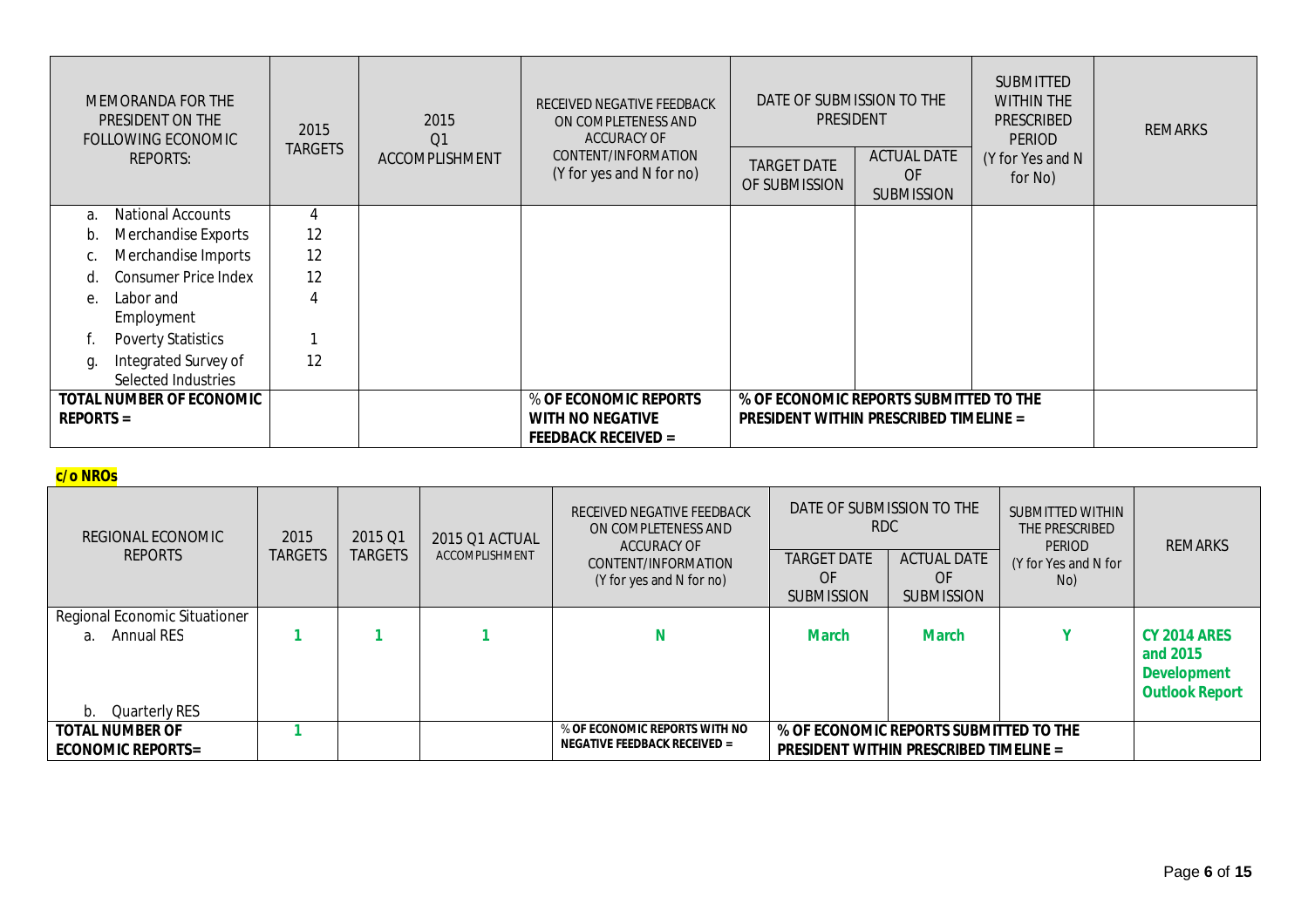### **MFO 3: INVESTMENT PROGRAMMING SERVICES**

#### Performance Indicator Set 1

QUANTITY: Number of public investment program documents prepared/ updated.

QUALITY: Public investment program documents presented to or endorsed by the appropriate inter-agency committees.

TIMELINESS: Percentage of public investment program documents prepared/ updated within schedule.

|    | NAME OF DOCUMENT                | 2015 TARGET                 | STATUS AS OF Q1 | <b>TARGET SCHEDULE OF</b><br>UPDATING/<br><b>COMPLETION</b> | <b>REMARKS</b>            |
|----|---------------------------------|-----------------------------|-----------------|-------------------------------------------------------------|---------------------------|
| a. | Public Investment Program (PIP) | 1 Report on the             |                 |                                                             |                           |
|    | (c/o PIS)                       | <b>Revalidated PIP</b>      |                 |                                                             |                           |
|    | Comprehensive and Integrated    | Updated 2014-2016           |                 |                                                             |                           |
|    | Infrastructure Program (CIIP)   | CIIP Working Draft          |                 |                                                             |                           |
|    | $(c/o$ IS)                      | prepared                    |                 |                                                             |                           |
| C. | <b>Regional Development</b>     | <b>Revalidated Regional</b> |                 | $3rd - 4thQ 2015$                                           | Per 2015 RDO Work Program |
|    | Investment Programs (c/o NROs)  | Development                 |                 |                                                             |                           |
|    |                                 | <b>Investment Plans</b>     |                 |                                                             |                           |

### Performance Indicator Set 2

QUANTITY: Percentage of submitted projects appraised.

QUALITY: Percentage of appraised projects presented to the ICC-Technical Board.

TIMELINESS: Percentage of projects appraised within prescribed timeframe.

#### Projects presented to ICC-TB (Q1 2015) **(c/o PIS)**

| $\sim$<br><b>TITLE</b>                                                        | LEAD EVALUATING STAFF | DATE OF PRESENTATION TO ICC-TB/CC | <b>REMARKS</b> |  |  |  |  |  |  |
|-------------------------------------------------------------------------------|-----------------------|-----------------------------------|----------------|--|--|--|--|--|--|
| Official Development Assistance (ODA)/Locally-Funded Project (LFP) Financing: |                       |                                   |                |  |  |  |  |  |  |
|                                                                               |                       |                                   |                |  |  |  |  |  |  |
|                                                                               |                       |                                   |                |  |  |  |  |  |  |
|                                                                               |                       |                                   |                |  |  |  |  |  |  |
|                                                                               |                       |                                   |                |  |  |  |  |  |  |
| Public-Private Partnership (PPP) Financing:                                   |                       |                                   |                |  |  |  |  |  |  |
|                                                                               |                       |                                   |                |  |  |  |  |  |  |
|                                                                               |                       |                                   |                |  |  |  |  |  |  |
|                                                                               |                       |                                   |                |  |  |  |  |  |  |
| 8                                                                             |                       |                                   |                |  |  |  |  |  |  |
| <b>TOTAL NUMBER OF PROJECTS =</b>                                             |                       |                                   |                |  |  |  |  |  |  |
|                                                                               |                       |                                   |                |  |  |  |  |  |  |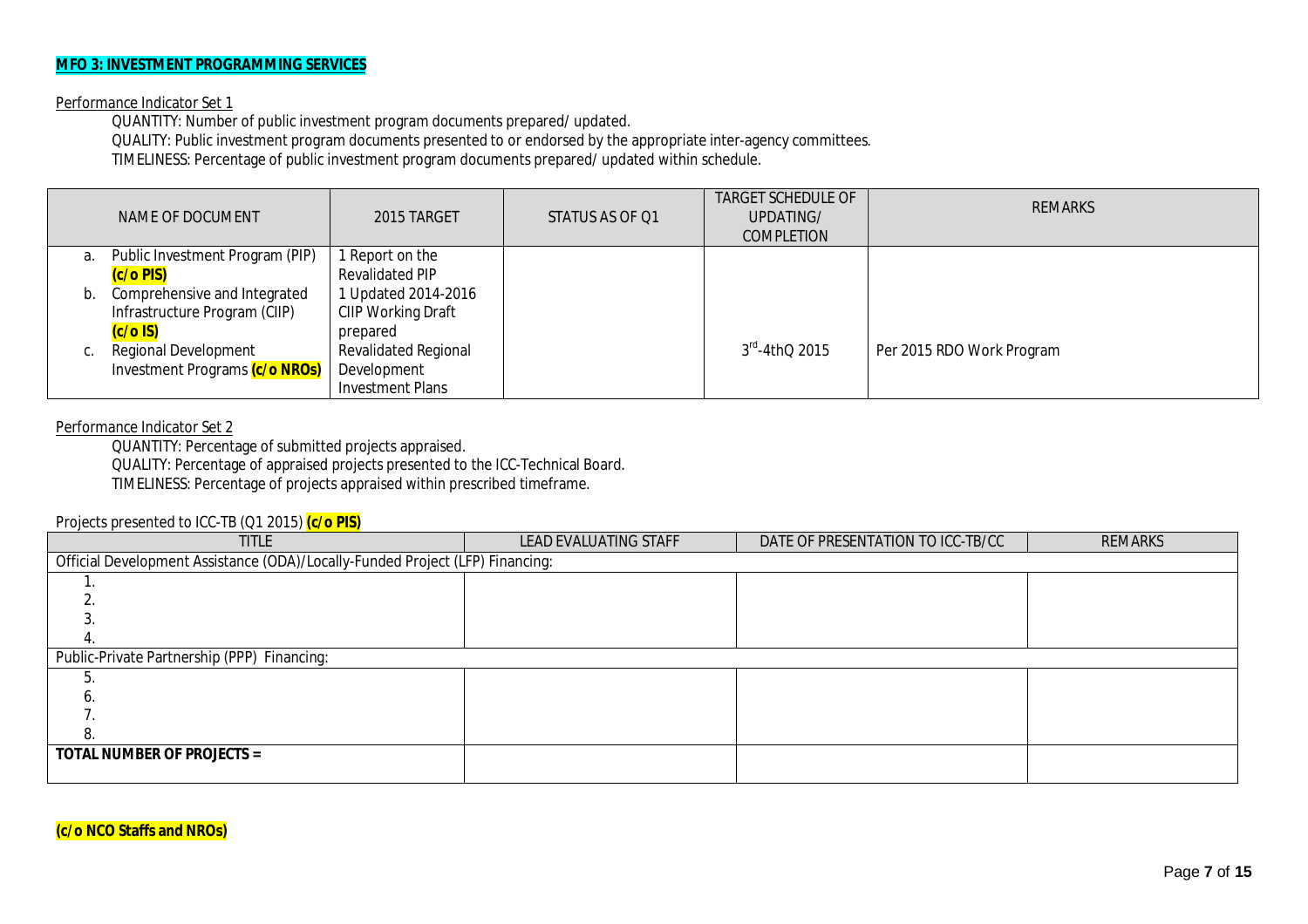| LIST OF PROJECTS RECEIVED FOR APPRAISAL*                                                         | <b>LEAD</b><br>EVALUATING<br><b>UNIT</b> | PROPONENT<br><b>AGENCY</b> | Worth 1 billion<br>and above<br>(Y for yes and N<br>for No) | Evaluated within the<br>prescribed period<br>(Y for yes and N for No) | Presented to ICC-<br>TB.<br>(Y for yes and N for<br>no) | <b>REMARKS</b>                                   |
|--------------------------------------------------------------------------------------------------|------------------------------------------|----------------------------|-------------------------------------------------------------|-----------------------------------------------------------------------|---------------------------------------------------------|--------------------------------------------------|
| Q1                                                                                               |                                          |                            |                                                             |                                                                       |                                                         |                                                  |
| Davao City Bypass Road Construction<br>Project<br>2. Mega Harbour Coastline and Port Development | <b>NRO XI</b><br><b>NRO XI</b>           | <b>DPWH</b><br>Davao City  |                                                             |                                                                       | $\mathbf{N}$<br>$\overline{\mathsf{N}}$                 | On-going<br>Evaluation<br>On-going<br>Evaluation |
| <mark>Project</mark><br>TOTAL NUMBER OF PROJECTS APPRAISED =                                     |                                          |                            |                                                             |                                                                       |                                                         |                                                  |

\*Refers to projects with complete submission of documents/information from proponent agencies

## **MFO 4: MONITORING AND EVALUATION SERVICES**

Performance Indicator Set 1

QUANTITY: Official Development Assistance (ODA) Portfolio Review Report prepared and submitted. QUALITY: Percentage of implementing agencies reviewed have confirmed ODA Portfolio Review Report findings. TIMELINESS: ODA Portfolio Review Report submitted by the NEDA Secretariat to Congress on or before June 30 annually.

## **(c/o MES)**

| NAME OF DOCUMENT            | <b>QUANTITY</b> | LIST OF IMPLEMENTING<br><b>AGENCIES REVIEWED</b> | AGENCIES WHICH CONFIRMED THE<br><b>REVIEW</b><br>(Y for Yes and N for No) | TARGET DATE OF<br><b>SUBMISSION</b> | <b>ACTUAL DATE OF</b><br><b>SUBMISSION</b> | <b>REMARKS</b> |
|-----------------------------|-----------------|--------------------------------------------------|---------------------------------------------------------------------------|-------------------------------------|--------------------------------------------|----------------|
| <b>ODA Portfolio Review</b> |                 | <u>.</u>                                         |                                                                           | On or before June 30                |                                            |                |
|                             | $TOTAL =$       | <b>TOTAL NUMBER OF AGENCIES</b>                  | <b>TOTAL NUMBER OF AGENCIES WHICH</b><br><b>CONFIRMED THE REVIEW=</b>     |                                     |                                            |                |

**(c/o MES)**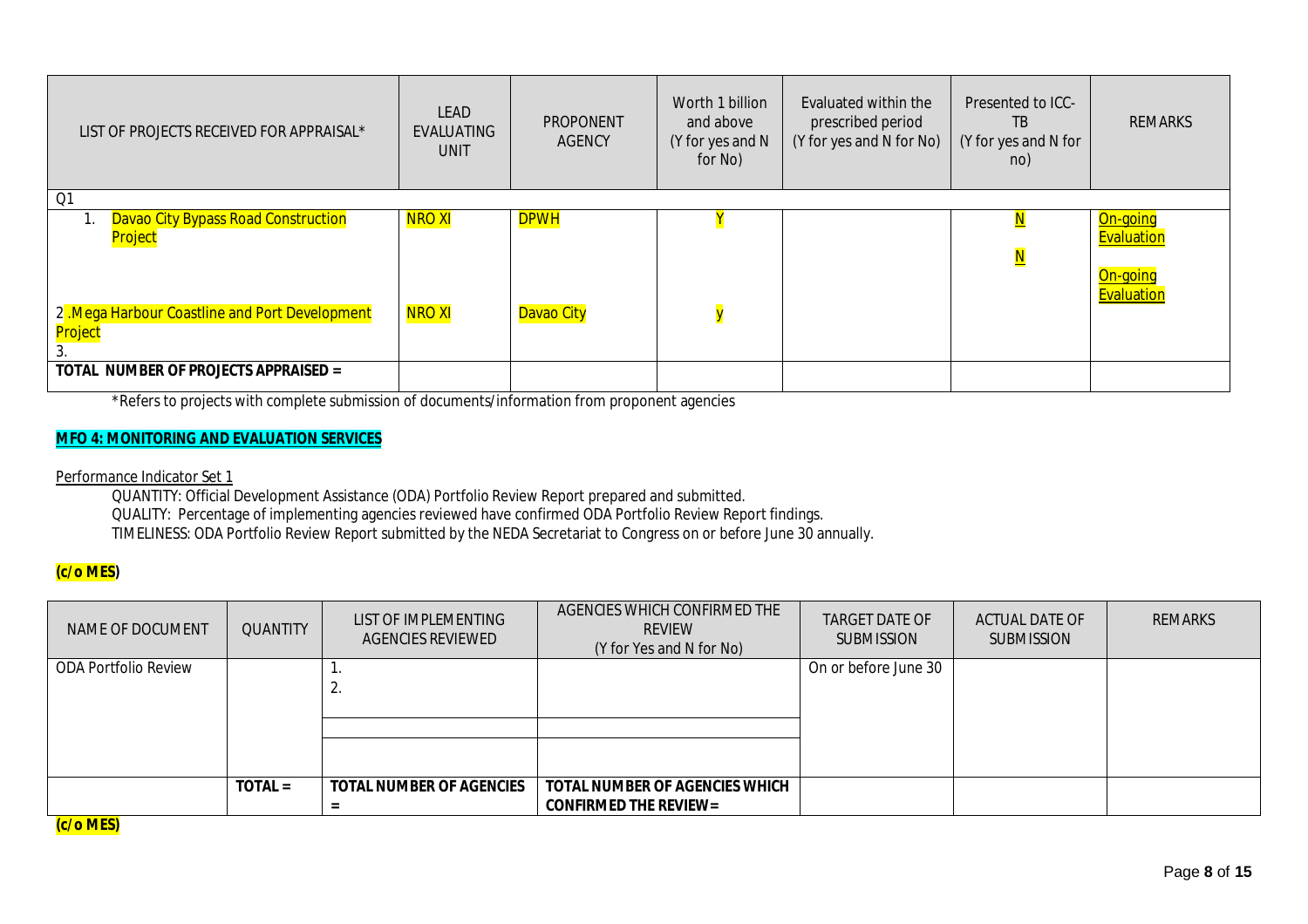| <b>REGULAR ODA</b><br>PERFORMANCE<br><b>REPORTS</b> | FY 2015<br><b>TARGETS</b>   | FY 2015 Q1<br><b>TARGETS</b> | FY 2015 Q1 ACTUAL<br>ACCOMPLISHMENT              | RECEIVED ADVERSE<br><b>FEEDBACK</b><br>(Y for yes and N for<br>no) | <b>TARGET</b>     | DATE OF SUBMISSION<br><b>ACTUAL</b>      | <b>SUBMITTED</b><br><b>WITHIN</b><br><b>PRESCRIED</b><br>TIMEFRAME (Y<br>for Yes and N for<br>No) | <b>REMARKS</b> |
|-----------------------------------------------------|-----------------------------|------------------------------|--------------------------------------------------|--------------------------------------------------------------------|-------------------|------------------------------------------|---------------------------------------------------------------------------------------------------|----------------|
| Loans Report                                        | 4 quarterly<br>loans report |                              |                                                  |                                                                    |                   |                                          |                                                                                                   |                |
|                                                     | prepared                    |                              |                                                  |                                                                    |                   |                                          |                                                                                                   |                |
| <b>Grants Report</b>                                | 2 semestral                 |                              |                                                  |                                                                    |                   |                                          |                                                                                                   |                |
|                                                     | grants report               |                              |                                                  |                                                                    |                   |                                          |                                                                                                   |                |
|                                                     | prepared                    |                              |                                                  |                                                                    |                   |                                          |                                                                                                   |                |
| Cost Overrun                                        | 4 quarterly cost            |                              |                                                  |                                                                    |                   |                                          |                                                                                                   |                |
|                                                     | overrun<br>reports          |                              |                                                  |                                                                    |                   |                                          |                                                                                                   |                |
|                                                     | prepared                    |                              |                                                  |                                                                    |                   |                                          |                                                                                                   |                |
| Alert Mechanism                                     | 4 quarterly                 |                              |                                                  |                                                                    |                   |                                          |                                                                                                   |                |
|                                                     | alert                       |                              |                                                  |                                                                    |                   |                                          |                                                                                                   |                |
|                                                     | mechanism                   |                              |                                                  |                                                                    |                   |                                          |                                                                                                   |                |
|                                                     | reports                     |                              |                                                  |                                                                    |                   |                                          |                                                                                                   |                |
|                                                     | prepared                    |                              |                                                  |                                                                    |                   |                                          |                                                                                                   |                |
|                                                     |                             |                              | <b>TOTAL NUMBER OF</b><br><b>ODA PERFORMANCE</b> | % OF REPORTS<br><b>WITH NO ADVERSE</b>                             | <b>TIMEFRAME:</b> | % OF REPORTS SUBMITTED WITHIN PRESCRIBED |                                                                                                   |                |
|                                                     |                             |                              | <b>REPORTS=</b>                                  | <b>FEEDBACK:</b>                                                   |                   |                                          |                                                                                                   |                |

## Performance Indicator Set 2

QUANTITY: Number of socio-economic assessment reports prepared.

QUALITY: Percentage of socio-economic assessment reports endorsed by the NEDA Secretariat.

TIMELINESS: Percentage of socio-economic assessment reports released within schedule.

## **(c/o NPPS and NROs)**

| NAME OF DOCUMENT                                                                      | ENDORSED BY THE NEDA<br><b>SECRETARIAT</b>         | DATE OF RELEASE                        |               | <b>REMARKS</b> |
|---------------------------------------------------------------------------------------|----------------------------------------------------|----------------------------------------|---------------|----------------|
|                                                                                       | (Y for Yes and N for No)                           | <b>TARGET</b>                          | <b>ACTUAL</b> |                |
| a. Socio-economic Report (SER)<br>b. 2014 Annual Regional Development<br>Report (RDR) |                                                    | <b>June 2015</b>                       |               |                |
| $TOIAL = 16$                                                                          | % OF REPORTS ENDORSED BY THE<br>NEDA SECRETARIAT = | % OF REPORTS RELEASED WITHIN SCHEDULE= |               |                |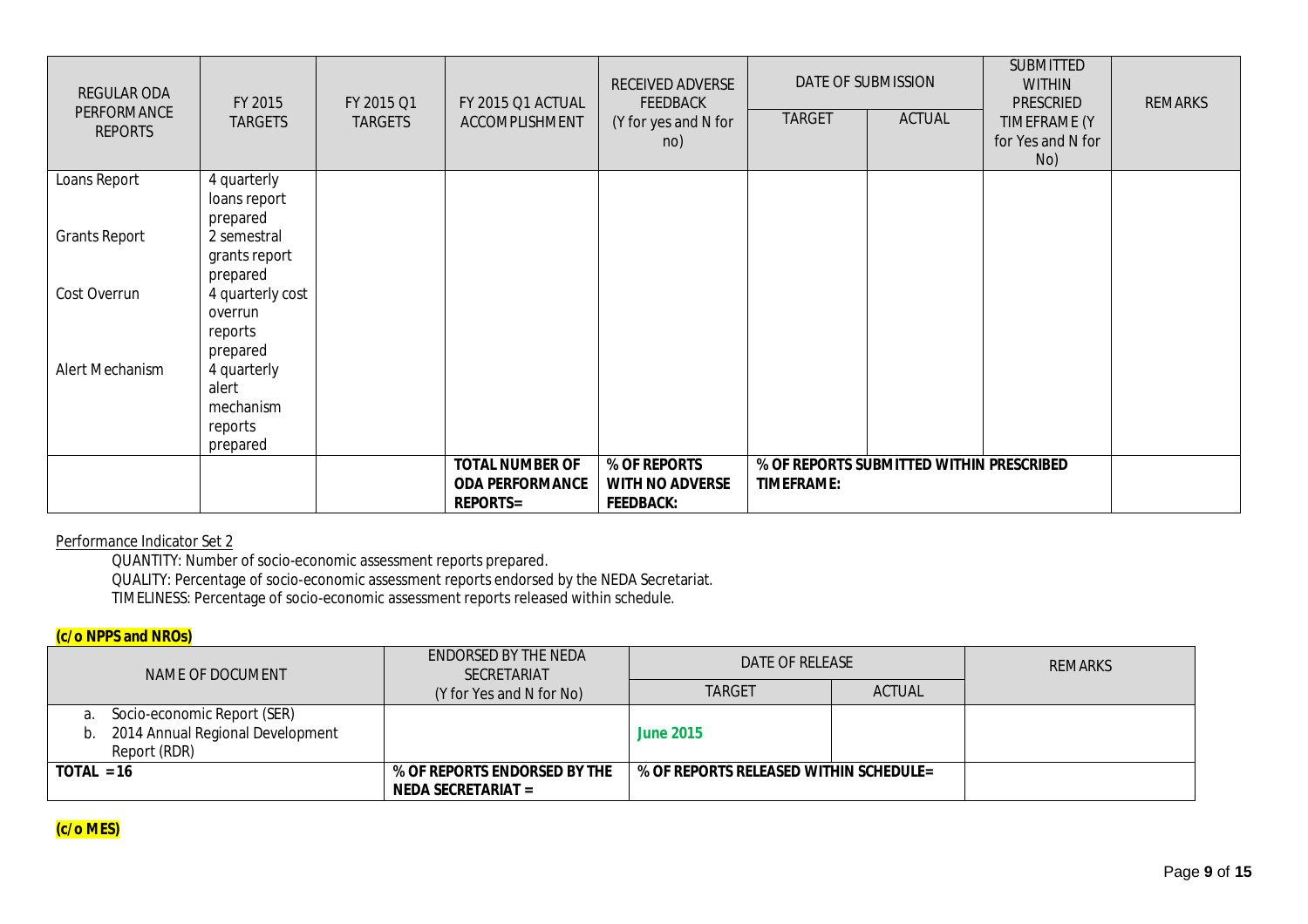|                                                                | FY 2015<br><b>TARGETS</b> | FY 2015 Q1TARGETS  | FY 2015 Q1 ACTUAL<br>ACCOMPLISHMENT             | RECEIVED ADVERSE<br><b>FEEDBACK</b><br>(Y for Yes and N for No)           | CONDUCTED/<br>PREPARED WITHIN<br><b>SCHEDULE</b><br>(Y for Yes and N for No)    | <b>REMARKS</b>                                                                                              |
|----------------------------------------------------------------|---------------------------|--------------------|-------------------------------------------------|---------------------------------------------------------------------------|---------------------------------------------------------------------------------|-------------------------------------------------------------------------------------------------------------|
| Number of program/project monitored                            |                           |                    |                                                 |                                                                           |                                                                                 |                                                                                                             |
| Number of missions conducted                                   |                           |                    |                                                 |                                                                           |                                                                                 |                                                                                                             |
| Number of program/project                                      |                           |                    |                                                 |                                                                           |                                                                                 |                                                                                                             |
| monitoring and evaluation conducted                            |                           |                    |                                                 |                                                                           |                                                                                 |                                                                                                             |
| Re-evaluation of projects requiring                            |                           |                    |                                                 |                                                                           |                                                                                 |                                                                                                             |
| changes in scope, cost, time, etc.                             |                           |                    |                                                 |                                                                           |                                                                                 |                                                                                                             |
| (c/o NROs)                                                     | 2015<br>Targets           | 2015 Q1<br>Targets | 2015 Q1<br>Actual<br>Accomplishments            | <b>RECEIVED ADVERSE</b><br><b>FEEDBACK</b><br>(Y for Yes and N for<br>No) | CONDUCTED/<br>PREPARED WITHIN<br><b>SCHEDULE</b><br>(Y for Yes and N for<br>No) | <b>REMARKS</b>                                                                                              |
| No. of projects monitored                                      |                           |                    |                                                 |                                                                           |                                                                                 |                                                                                                             |
| No. of monitoring visits conducted                             |                           |                    |                                                 |                                                                           |                                                                                 |                                                                                                             |
| No. of RPMES reports prepared                                  |                           |                    |                                                 |                                                                           |                                                                                 |                                                                                                             |
| <b>Quarterly Project Monitoring Reports</b><br>(QPMR) prepared | <b>4 QPMRs</b>            | 1 QPMR             | <b>Prepared the CY</b><br><b>2014 4th Q PMR</b> | N                                                                         | V                                                                               | <b>Presented and</b><br>approved by the<br><b>RPMC XI and RDC XI</b><br>on March 11 and 19,<br>respectively |
| <b>Quarterly Field Monitoring Reports</b><br>(FMRs)            | <b>4 FMRs</b>             | 1 FMR              | <b>Prepared the CY</b><br>2015 1st Q FMR        | N                                                                         | Y                                                                               | <b>Presented and</b><br>approved by the<br><b>RPMC XI and RDC XI</b><br>on March 11 and 19,<br>respectively |

## **LOCALLY-FUNDED PROJECTS**

| <b>PROJECT NAME</b>                             |    |                | 2015 TARGETS   |    | 2015 Q1                       | <b>REMARKS</b> |
|-------------------------------------------------|----|----------------|----------------|----|-------------------------------|----------------|
|                                                 | Q1 | Q <sub>2</sub> | Q <sub>3</sub> | Q4 | <b>ACCOMPLISHMENTS</b>        |                |
| a. Communication and Advocacy Program -         |    |                |                |    | <b>1 RDP Roadshow</b>         |                |
| Support Project (CAP-SP) <mark>(c/o DIS)</mark> |    |                |                |    | conducted in                  |                |
|                                                 |    |                |                |    | <b>Compostela Valley</b>      |                |
|                                                 |    |                |                |    | <b>Province, Davao Region</b> |                |
|                                                 |    |                |                |    | - 2 Press Briefings           |                |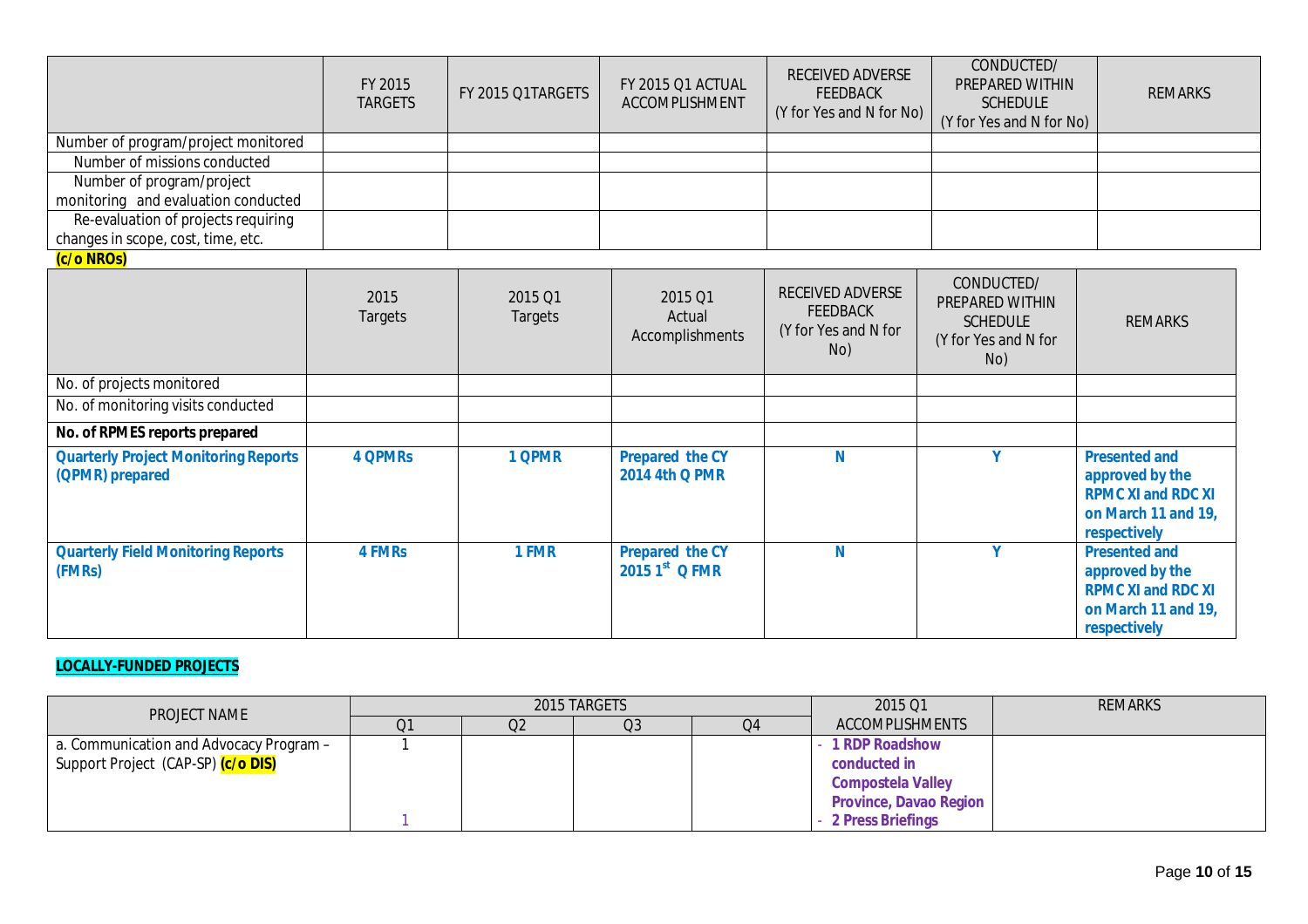| PROJECT NAME                                             |    |    | 2015 TARGETS   |    | 2015 Q1                     | <b>REMARKS</b> |
|----------------------------------------------------------|----|----|----------------|----|-----------------------------|----------------|
|                                                          | Q1 | Q2 | Q <sub>3</sub> | Q4 | <b>ACCOMPLISHMENTS</b>      |                |
|                                                          |    |    |                |    | conducted                   |                |
|                                                          |    |    |                |    |                             |                |
| b. Implementation of the Management                      |    |    |                |    | - 100% completed the        |                |
| Information System Network (NEDA                         |    |    |                |    | <b>Migration of NEDA XI</b> |                |
| Information Network Project) (c/o ICTS)                  |    |    |                |    | website to UWCP format      |                |
| Network Infrastructure and Data                          |    |    |                |    |                             |                |
|                                                          |    |    |                |    |                             |                |
| Center Equipment/Items studied,                          |    |    |                |    |                             |                |
| prepared, processed and                                  |    |    |                |    |                             |                |
| procured/acquired                                        |    |    |                |    |                             |                |
| Services to establish WAN<br>connection for NCO and NROs |    |    |                |    |                             |                |
| Training/workshop activities                             |    |    |                |    |                             |                |
| conducted                                                |    |    |                |    |                             |                |
|                                                          |    |    |                |    |                             |                |
| Activities to improve employee<br>productivity conducted |    |    |                |    |                             |                |
| Services of experts engaged                              |    |    |                |    |                             |                |
| c. NEDA Contract Price Escalation Database               |    |    |                |    |                             |                |
| System (c/o IS)                                          |    |    |                |    |                             |                |
| d. Value Engineering/ Value Analysis (VE/VA)             |    |    |                |    |                             |                |
| Project (c/o IS)                                         |    |    |                |    |                             |                |
| Number of studies awarded/ bidded                        |    |    |                |    |                             |                |
| out                                                      |    |    |                |    |                             |                |
| e. Public-Private Partnership Capacity                   |    |    |                |    |                             |                |
| <b>Building Project</b>                                  |    |    |                |    |                             |                |
|                                                          |    |    |                |    |                             |                |

# **SPECIAL PURPOSE FUND**

| <b>PROJECT NAME</b>                                            |    |          | 2015 TARGETS |    | 2015 Q1                | <b>REMARKS</b> |
|----------------------------------------------------------------|----|----------|--------------|----|------------------------|----------------|
|                                                                | Q1 | へへ<br>U∠ | Q3           | Q4 | <b>ACCOMPLISHMENTS</b> |                |
| Feasibility Studies (F/S) Fund <mark>(c/o IS)</mark><br>. а. ч |    |          |              |    |                        |                |
|                                                                |    |          |              |    |                        |                |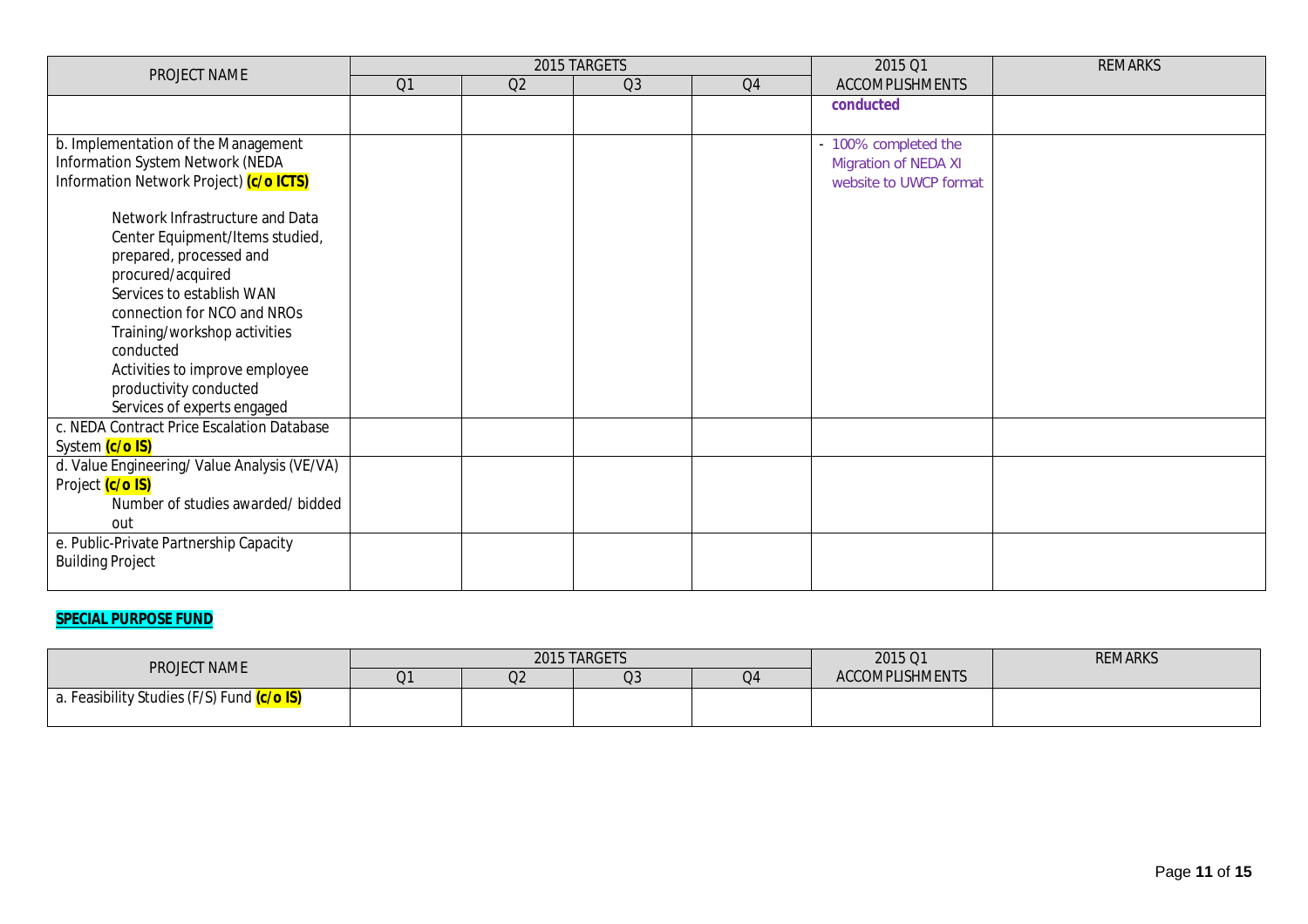# **FOREIGN-ASSISTED PROJECTS**

| PROJECT NAME                                 | FY 2015 TARGETS | FY 2015 Q1 TARGETS | FY 2015 Q1 ACTUAL<br>ACCOMPLISHMENT | PERCENTAGE OF<br>ACCOMPLISHMENT | <b>REMARKS</b> |
|----------------------------------------------|-----------------|--------------------|-------------------------------------|---------------------------------|----------------|
| a. Capacity Development Technical            |                 |                    |                                     |                                 |                |
| Assistance (CDTA) Results-Oriented Strategic |                 |                    |                                     |                                 |                |
| Planning and Development Management for      |                 |                    |                                     |                                 |                |
| Inclusive Growth (c/o PIS)                   |                 |                    |                                     |                                 |                |
| b. Integrating Disaster Risk Reduction and   |                 |                    |                                     |                                 |                |
| Climate Change Adaptation (DRR/CCA) in       |                 |                    |                                     |                                 |                |
| Local Development Planning and Decision-     |                 |                    |                                     |                                 |                |
| Making Processes (c/o RDS)                   |                 |                    |                                     |                                 |                |
| c. Japanese Grant Aid for Human Resource     |                 |                    |                                     |                                 |                |
| Development Scholarship (JDS) Project (c/o   |                 |                    |                                     |                                 |                |
| <b>PIS)</b>                                  |                 |                    |                                     |                                 |                |
| d. Philippine-Australia Human Resource and   |                 |                    |                                     |                                 |                |
| Organizational Development Scholarship       |                 |                    |                                     |                                 |                |
| Facility (PAHRODF) (c/o PIS)                 |                 |                    |                                     |                                 |                |
| e. Project No. 00082115 Sustaining the       |                 |                    |                                     |                                 |                |
| Effective and Efficient ODA Management       |                 |                    |                                     |                                 |                |
| and Monitoring (Successor of ODA Project)    |                 |                    |                                     |                                 |                |
| (c/o PIS)                                    |                 |                    |                                     |                                 |                |

## **SUPPORT TO OPERATIONS**

| PERFORMANCE INDICATOR               | FY 2015 TARGETS                         |       | FY 2015 Q1 TARGETS   FY 2015 Q1 ACTUAL ACCOMPLISHMENT     | <b>REMARKS</b> |
|-------------------------------------|-----------------------------------------|-------|-----------------------------------------------------------|----------------|
| 100% NRO XI MIS operationalized and | 2 MIS                                   |       | 2 MIS operationalized   2 MIS operationalized (KCMS & SME |                |
| maintained                          | operationalized                         |       | Server/NRO XI Intranet                                    |                |
|                                     | 7 MIS                                   | 7 MIS | 7 MIS maintained/updated (KCMS, SME                       |                |
|                                     | maintained/updated   maintained/updated |       | Server/NRO XI Intranet. RRTS, ATPEIS,                     |                |
|                                     |                                         |       | e-DTR, NPIS, ISSPD                                        |                |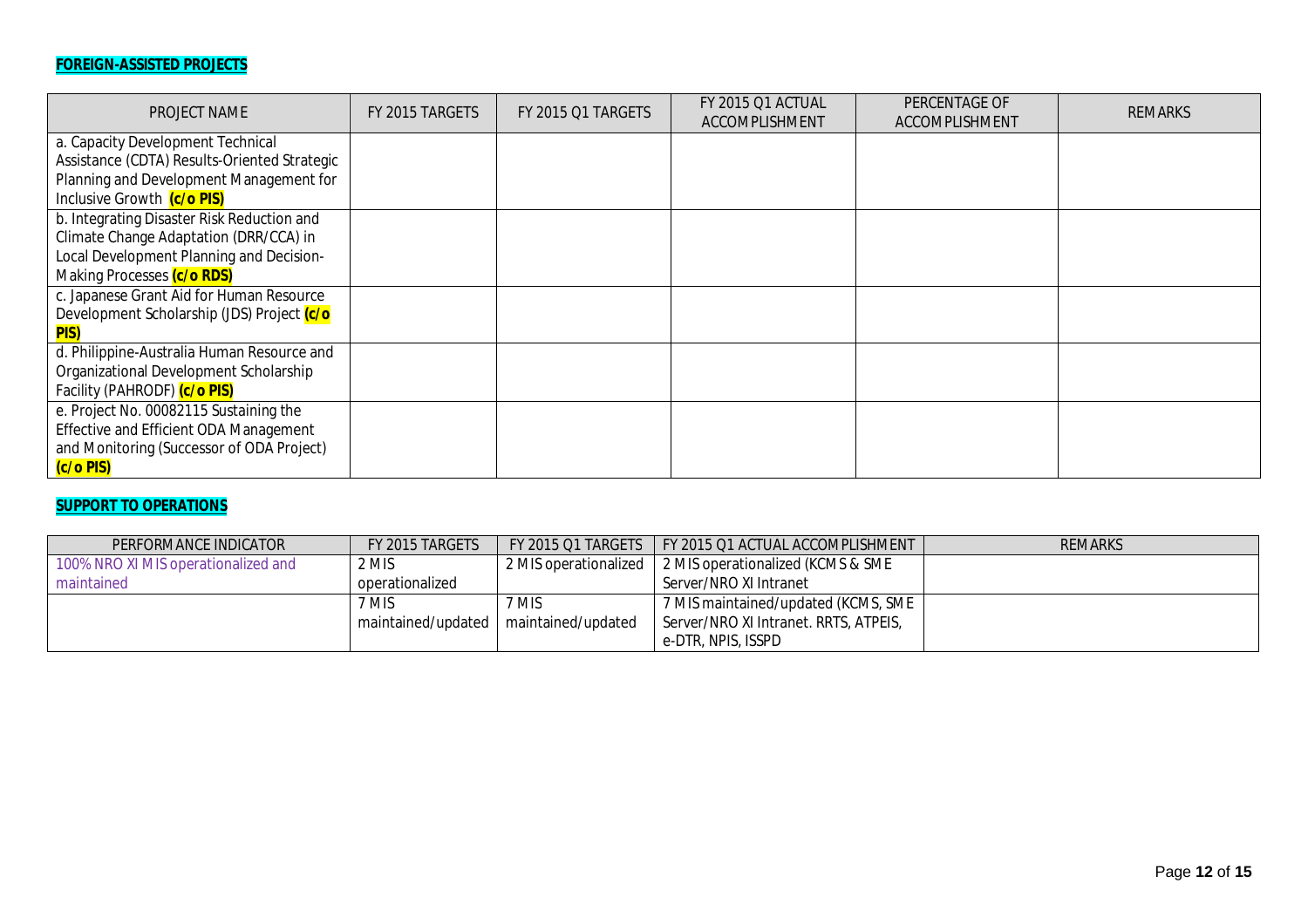# **GENERAL ADMINISTRATIVE AND SUPPORT SERVICES**

| PERFORMANCE INDICATOR                                                              | FY 2015 TARGETS                                                                                            | FY 2015 Q1<br><b>TARGETS</b>                                                                   | FY 2015 Q1 ACTUAL<br>ACCOMPLISHMENT<br><b>REPORT</b>                                                        | PERCENTAGE OF<br>ACCOMPLISHMENT<br><b>REPORT</b> | <b>REMARKS</b>                                                             |
|------------------------------------------------------------------------------------|------------------------------------------------------------------------------------------------------------|------------------------------------------------------------------------------------------------|-------------------------------------------------------------------------------------------------------------|--------------------------------------------------|----------------------------------------------------------------------------|
|                                                                                    |                                                                                                            |                                                                                                |                                                                                                             |                                                  |                                                                            |
| <b>Implementation of Quality Management</b><br>System (QMS) thru ISO certification | <b>ISO Third Party</b><br><b>Audit and</b><br>Certification<br>Acquired                                    | <b>Conduct of ISO</b><br><b>Certification Stage 1</b><br>Audit                                 | Facilitated the conduct of<br>the ISO Certification Stage 1<br>Audit                                        | 100%                                             |                                                                            |
|                                                                                    |                                                                                                            | <b>Conduct of ISO</b><br><b>Certification Stage 2</b><br>Audit                                 | Facilitated the conduct of<br><b>ISO Stage 2 Audit</b>                                                      | 100%                                             | Awaiting issuance of ISO<br>Certification by the<br><b>Certifying Body</b> |
| Implementation of the Strategic<br>Performance Management System (SPMS)            | Preparation of 2015<br>OPCR, DPCR and<br><b>IPCR forms, WFP</b>                                            | OPCR, DPCRs and<br><b>IPCRs and WFP</b><br>prepared                                            | <b>OPCR, DPCRs and IPCRs</b><br>prepared and submitted to<br><b>NCO-AdS and FPMS</b>                        | 100%                                             |                                                                            |
| -Review and Evaluation                                                             | Preparation of<br>Office,<br>Division/Individual<br><b>PRERS &amp;</b><br>Accomplishment<br><b>Reports</b> | Office,<br>Division/Individual<br>PRERs and monthly<br>division<br>accomplishments<br>prepared | Prepared Office,<br>Division/Individual PRERs as<br>well as Jan-March division<br>accomplishment reports    | 100%                                             |                                                                            |
|                                                                                    |                                                                                                            |                                                                                                | Prepared inputs to the<br>Department<br>accomplishments for 2014                                            | 100%                                             |                                                                            |
|                                                                                    |                                                                                                            |                                                                                                | <b>Prepared NEDA XI's</b><br>accomplishments as inputs<br>to the DG's Planning Tool<br>Performance for 2014 | 100%                                             |                                                                            |
|                                                                                    |                                                                                                            |                                                                                                | Prepared NEDA XI's inputs to<br>the 2014 NEDA Annual<br>Report                                              | 100%                                             |                                                                            |
| Updating and Implementation of the HRD<br>Plan, 2014-2018                          | Printing and<br>dissemination of the<br><b>NRO XI Updated</b>                                              | <b>NRO XI Updated HRD</b><br>Plan, 2014-2018<br>printed and                                    | Submitted the Updated HRD<br>Plan, 2014-2018 to NCO-AdS                                                     | 100%                                             |                                                                            |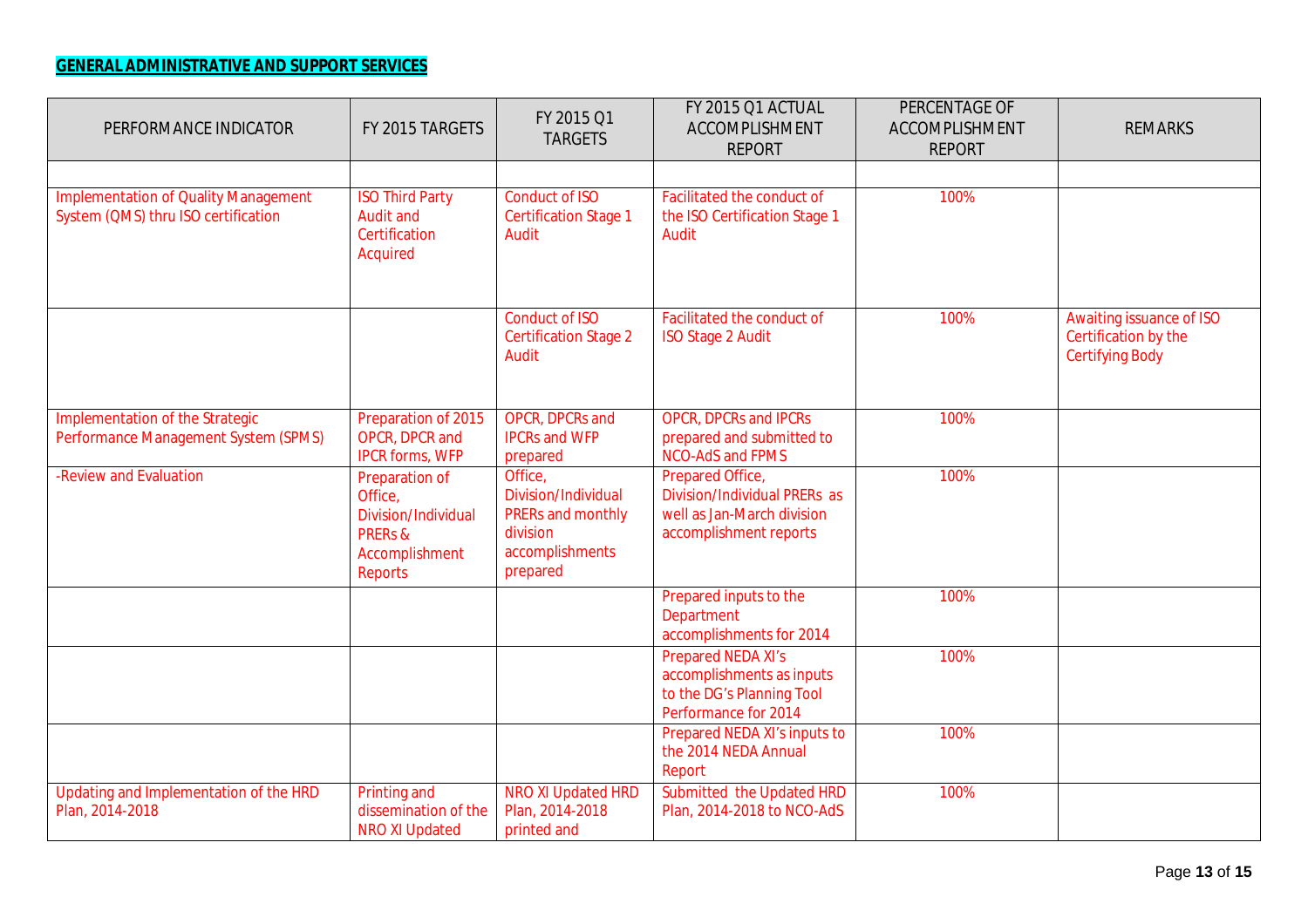|                                                                                     | <b>HRD Plan, 2014-</b><br>2018                                                                                           | disseminated                                                     |                                                                                                                                                                                                                                                                                                                                                          |      |                                                                                                                                           |
|-------------------------------------------------------------------------------------|--------------------------------------------------------------------------------------------------------------------------|------------------------------------------------------------------|----------------------------------------------------------------------------------------------------------------------------------------------------------------------------------------------------------------------------------------------------------------------------------------------------------------------------------------------------------|------|-------------------------------------------------------------------------------------------------------------------------------------------|
| Preparation of the FY 2016 Budget Proposal                                          | Preparation of the<br><b>NEDA-RDC XI FY</b><br>2016 Budget<br>Proposal                                                   | <b>NEDA-RDC XI FY 2016</b><br><b>Budget Proposal</b><br>prepared | <b>NEDA-RDC XI FY 2016</b><br><b>Budget Proposal prepared</b><br>and approved by RDC XI                                                                                                                                                                                                                                                                  | 100% | The NEDA-RDC XI FY 2016<br><b>Budget Proposal was</b><br>endorsed and approved by<br>the RDC XI on March 27,<br>2015 budget consultation. |
| <b>Preparation of Budget Utilization Reports</b><br>(BURs)                          | 12 BURs                                                                                                                  | 3 BURs                                                           | Submitted 3 BURs within the<br>prescribed period                                                                                                                                                                                                                                                                                                         | 100% |                                                                                                                                           |
| <b>Preparation of Financial Accountability</b><br><b>Reports FARs</b>               | 4 FARS-NEDA XI & 4<br><b>FARS-RDC XI</b>                                                                                 | 4 FARs-NEDA XI & 4<br><b>FARS-RDC XI</b>                         | Submitted 4 <sup>th</sup> Qtr. CY 2014<br>four (4) FARs for NEDA XI &<br>four (4) FARs for RDC XI<br>within the prescribed period                                                                                                                                                                                                                        | 100% |                                                                                                                                           |
| Preparation of Statements of Allotments,<br><b>Obligations and Balances (SAOBs)</b> | <b>12 SAOBS-NEDA XI</b><br>& 12 SAOBs-RDC XI                                                                             | 3 SAOBS-NEDA XI & 3<br><b>SAOBS-RDC XI</b>                       | <b>Submitted 3 SAOBs for NEDA</b><br>XI & 3 SAOBs for RDC XI<br>within the prescribed period                                                                                                                                                                                                                                                             | 100% |                                                                                                                                           |
| <b>Preparation of Financial Performance</b><br><b>Reports (FPRs)</b>                | 12 FPRs-NEDA XI &<br>12 FPRs-RDC XI                                                                                      | 3 FPRS-NEDA XI & 3<br><b>FPRS-RDCXI</b>                          | Submitted 3 FPRs-NEDA XI &<br>3 FPRs- RDC XI within the<br>prescribed period                                                                                                                                                                                                                                                                             | 100% |                                                                                                                                           |
| Preparation of Monthly Report on<br><b>Disbursement</b>                             | 12 Reports for NEDA<br>XI & 12 for RDC XI                                                                                | 3 Reports for NEDA XI<br>& 3 for RDC XI                          | <b>Submitted 3 Reports for</b><br>NEDA XI & 3 for RDC XI<br>within the prescribed period                                                                                                                                                                                                                                                                 | 100% |                                                                                                                                           |
| Improvement and Rehabilitation of the<br><b>NEDA-RDC XI Roof Deck Phase 1</b>       | Completion of the<br><b>Rehabilitation and</b><br>Improvement of the<br><b>NEDA-RDC XI Center</b><br>Roof Deck (Phase 1) | <b>Completion and Turn-</b><br>over of the Phase 1<br>project    | <b>Completed all Masonry</b><br>Works, Carpentry and<br>Joinery Works, Fabricated<br>Materials and Hardware,<br>Roof Framing Works, Roofing<br>Works, Finishes,<br>Painting/Varnishing Works,<br><b>Sanitary Works and Electrical</b><br>Works, conducted inspection<br>to determine total<br>completion and works<br>needing improvement and<br>repair. | 98%  |                                                                                                                                           |
| Improvement and Rehabilitation of the<br><b>NEDA-RDC XI Roof Deck Phase 2</b>       | Implementation of<br>the Rehabilitation<br>and Improvement<br>of the NEDA-RDC XI<br><b>Center Roof Deck</b>              | Start of the<br>implementation of<br>the Phase 2 Project         | Preliminary activities were<br>already undertaken, i.e.,<br>issuance of the notice to<br>proceed, finalization of<br>revised electrical plans,                                                                                                                                                                                                           |      |                                                                                                                                           |